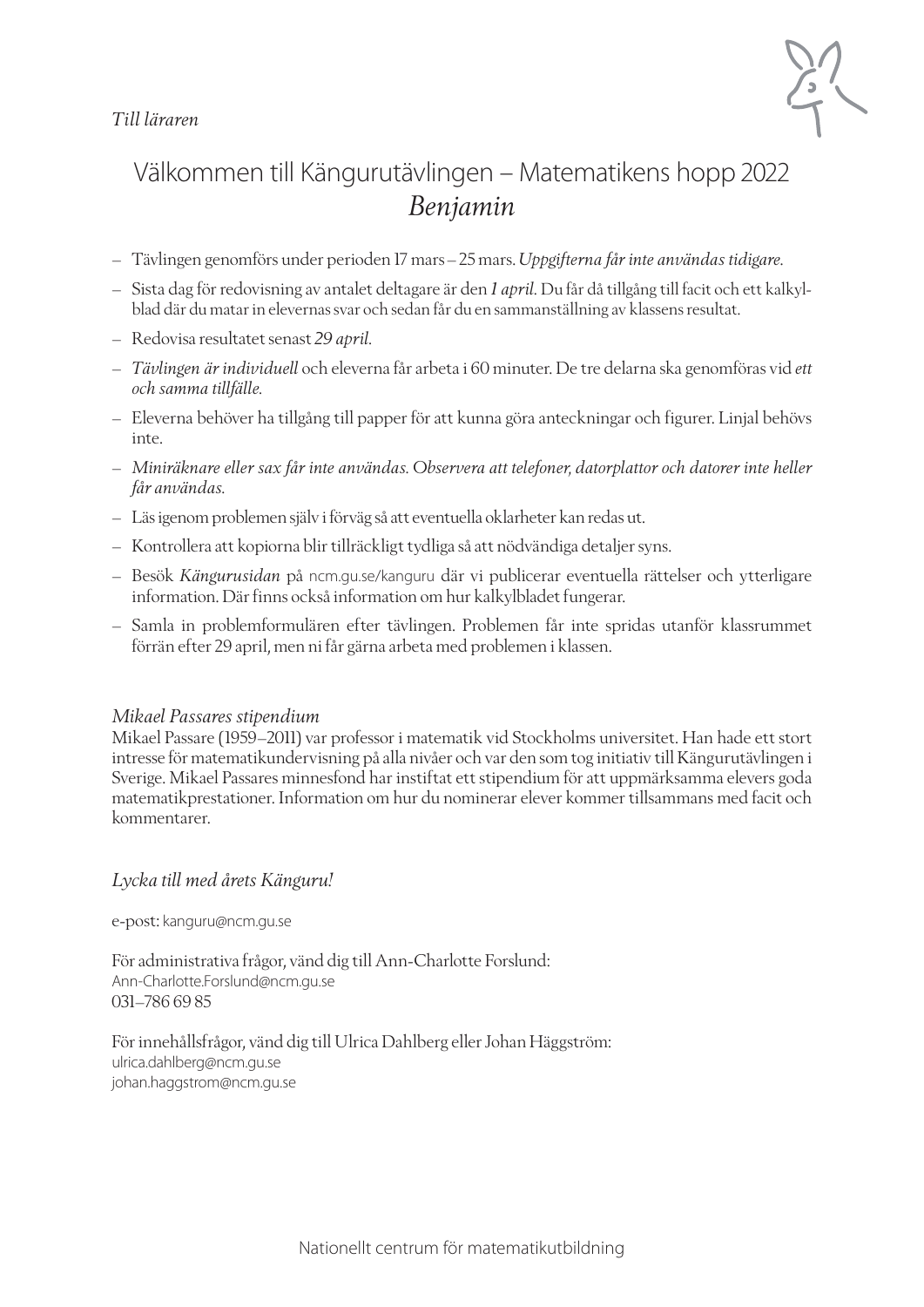

## Svarsblankett

### Markera ditt svar i rätt ruta

| <b>Uppgift</b> | $\overline{\mathsf{A}}$ | B | $\mathsf C$ | D | E | Poäng |
|----------------|-------------------------|---|-------------|---|---|-------|
| 1              |                         |   |             |   |   |       |
| $\overline{2}$ |                         |   |             |   |   |       |
| 3              |                         |   |             |   |   |       |
| $\overline{4}$ |                         |   |             |   |   |       |
| 5              |                         |   |             |   |   |       |
| $\sigma$       |                         |   |             |   |   |       |
| $\overline{7}$ |                         |   |             |   |   |       |
| 8              |                         |   |             |   |   |       |
| 9              |                         |   |             |   |   |       |
| 10             |                         |   |             |   |   |       |
| 11             |                         |   |             |   |   |       |
| 12             |                         |   |             |   |   |       |
| 13             |                         |   |             |   |   |       |
| 14             |                         |   |             |   |   |       |
| 15             |                         |   |             |   |   |       |
| 16             |                         |   |             |   |   |       |
| 17             |                         |   |             |   |   |       |
| 18             |                         |   |             |   |   |       |
| 19             |                         |   |             |   |   |       |
| 20             |                         |   |             |   |   |       |
| 21             |                         |   |             |   |   |       |
| 22             |                         |   |             |   |   |       |
| 23             |                         |   |             |   |   |       |
| 24             |                         |   |             |   |   |       |
| <b>SUMMA</b>   |                         |   |             |   |   |       |

Namn:.................................................................................................................................................

Klass:.................................................................................................................................................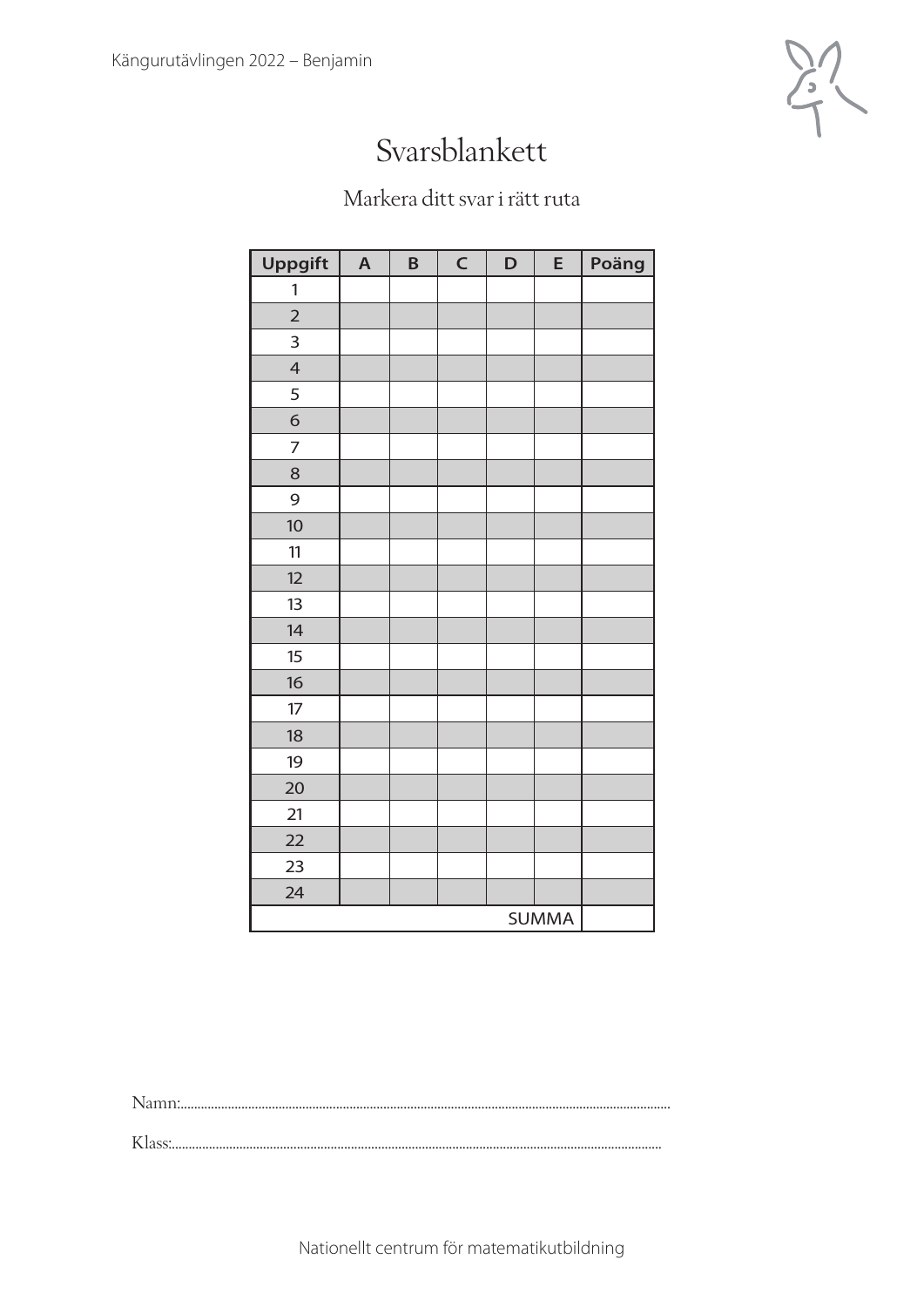# Kängurutävlingen – Matematikens hopp 2022 *Benjamin*



*Irak*

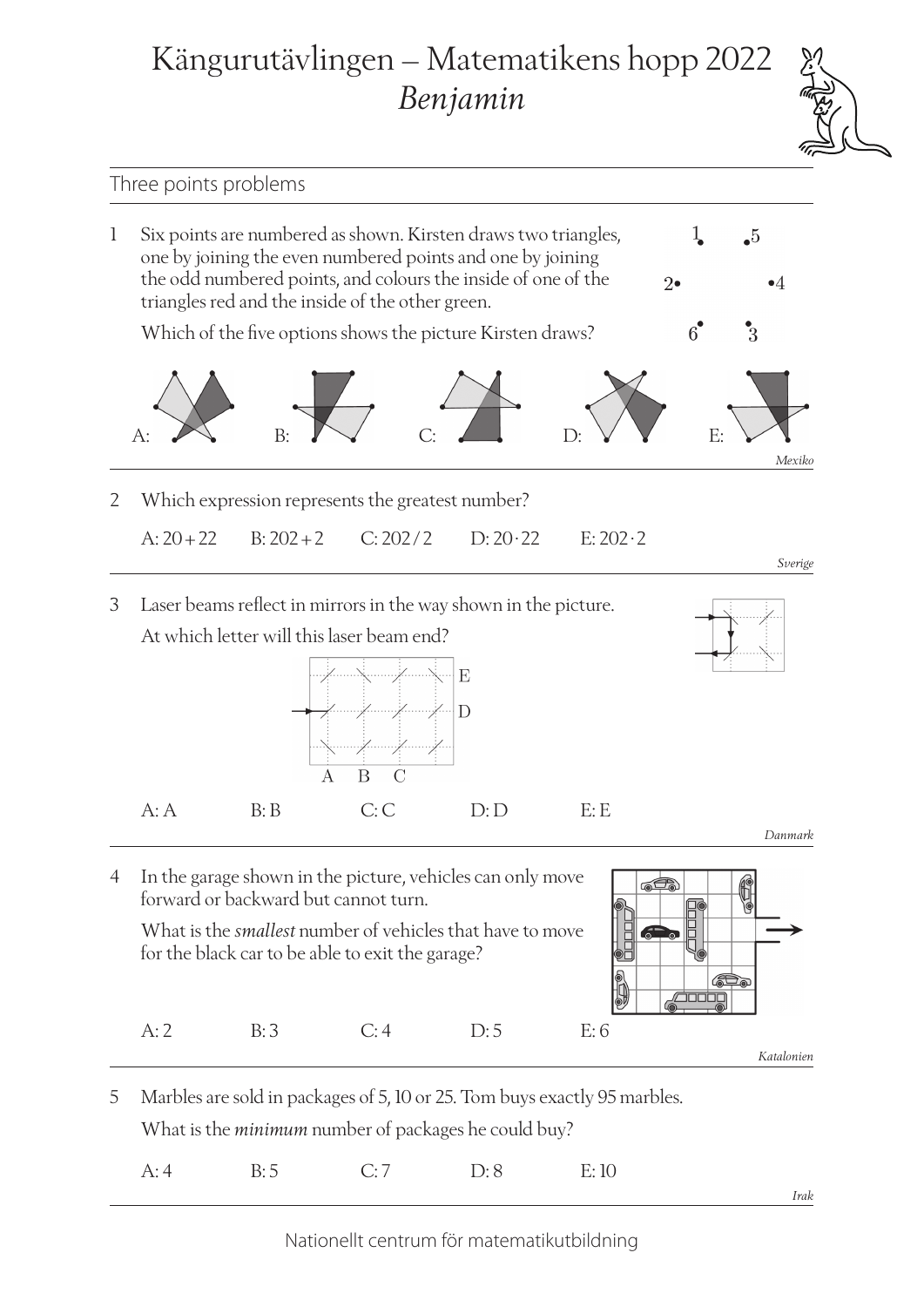|   |                                                                        | Kängurutävlingen 2022 – Benjamin                                                                                                                                                    |                     |                        |                     |                                                                        |                      |
|---|------------------------------------------------------------------------|-------------------------------------------------------------------------------------------------------------------------------------------------------------------------------------|---------------------|------------------------|---------------------|------------------------------------------------------------------------|----------------------|
| 6 |                                                                        | ABCD is a square with side-length 10 cm.<br>What is the area of the shaded part?                                                                                                    |                     |                        |                     | $\boldsymbol{A}$<br>$\overline{D}$                                     | B                    |
|   | A: $40 \text{ cm}^2$                                                   | $B:45 \text{ cm}^2$                                                                                                                                                                 | $C:50 \text{ cm}^2$ | $D:55$ cm <sup>2</sup> | $E:60 \text{ cm}^2$ |                                                                        |                      |
| 7 |                                                                        | Bodil rearranges the 7 pieces shown to<br>get the smallest possible 12 digit number.<br>What are the last 3 digits of this number?                                                  |                     | 69<br>4                | 113<br>9            | 51                                                                     | 67<br>$\overline{5}$ |
|   | A: 699                                                                 | B: 113                                                                                                                                                                              | C:551               | D: 967                 | E: 459              |                                                                        | Danmark              |
| 8 | below.                                                                 | Cistercian numerals were used in the early<br>thirteenth century. Any integer from 1 to 99<br>can be represented by a single glyph for-<br>med by combining two of the glyphs shown |                     | 10<br>20               | 30<br>40            | $\begin{matrix} \frac{1}{6} \end{matrix}$<br>$\frac{1}{5}$<br>50<br>60 | 9<br>70<br>80<br>90  |
|   | The sign for 24 looks like this: T<br>The sign for 81 looks like this: |                                                                                                                                                                                     |                     |                        |                     |                                                                        |                      |
|   |                                                                        | The sign for 93 looks like this:                                                                                                                                                    |                     |                        |                     |                                                                        |                      |
|   | What does the 45 sign look like?                                       |                                                                                                                                                                                     |                     |                        |                     |                                                                        |                      |
|   |                                                                        | B:                                                                                                                                                                                  |                     |                        |                     |                                                                        |                      |
|   |                                                                        |                                                                                                                                                                                     |                     |                        |                     |                                                                        | Uzbekistan           |
|   | Four points problems                                                   |                                                                                                                                                                                     |                     |                        |                     |                                                                        |                      |

9 Five big elephants and four small ones are walking along a path, as shown. When they reach the junction, each elephant turns either to the left or to the right.



Which of the following cannot be the situation after they all pass the junction?

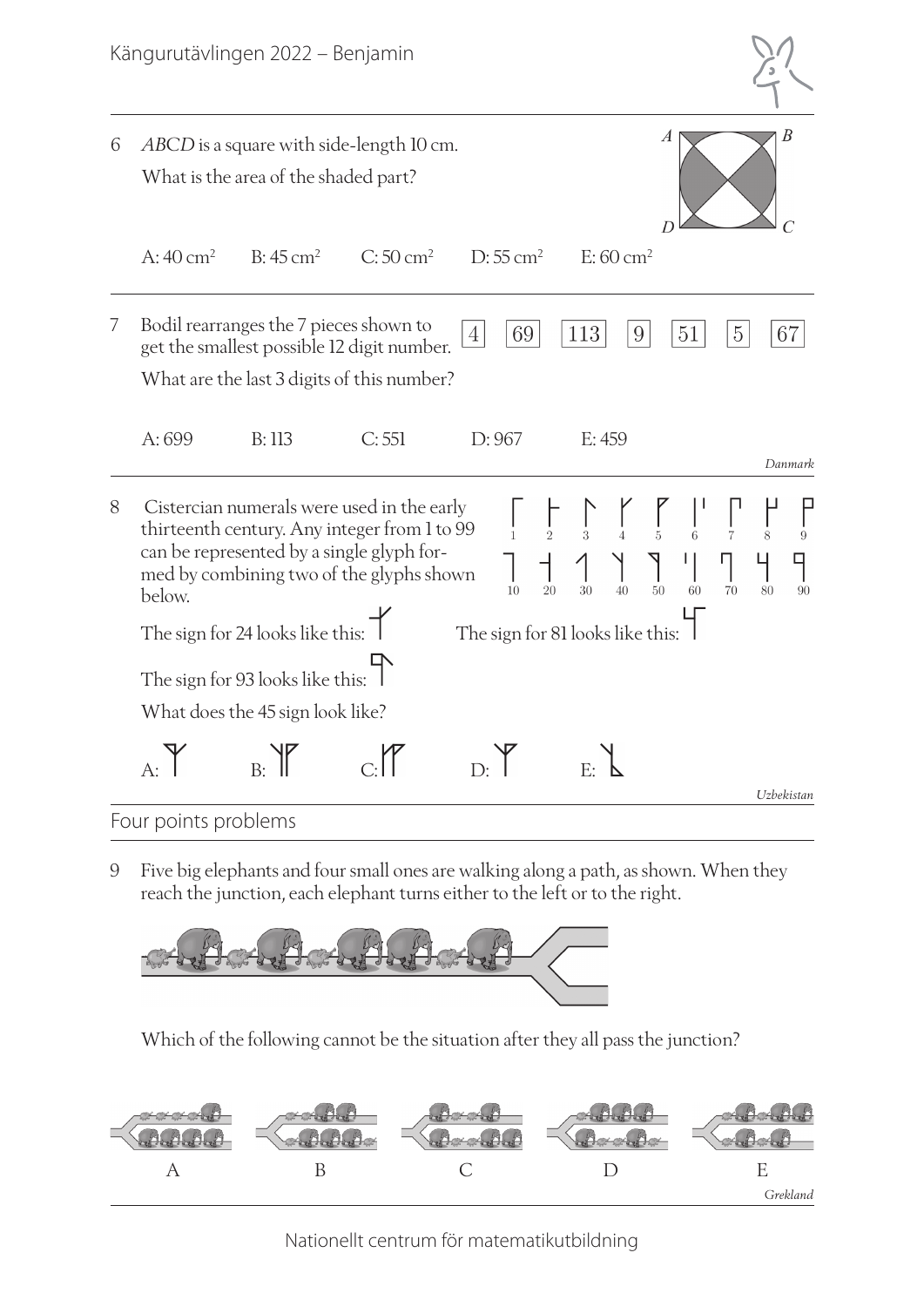

11 60 tiles are in a long line. Adam removes every sixth tile. Beata then removes every fifth tile. Then Calle comes and removes every forth tile. Now Doris removes all the tiles that are left.

How many tiles does Doris remove?

| B:10<br>C:30<br>A:0<br>D:40 | E:50 |
|-----------------------------|------|
|-----------------------------|------|

- 12 A rectangular-based water tank has dimensions 1mx2mx 4m. It contains water to a depth of 25 cm, as shown in the lefthand picture. The tank is turned so that a  $4m$ 1mx2m face becomes the base, as shown in the right-hand picture.  $1<sub>m</sub>$  $2<sub>m</sub>$  $2m$ What is the depth of the water now?  $4m$  $1<sub>m</sub>$  $25 \text{ cm}$ A: 25 cm B: 50 cm C: 75 cm D: 1 m E: 1,25 m *Storbritannien* 13 The area of the square is 100 cm<sup>2</sup>. What is the area of the shaded figure?  $10 \text{ cm}$  $\overline{10 \text{ cm}}$ A:  $20 \text{ cm}^2$  B:  $25 \text{ cm}^2$  C:  $30 \text{ cm}^2$  D:  $35 \text{ cm}^2$  E:  $40 \text{ cm}^2$ *Danmark*
- 14 The year 2022 is a special year because the digit 2 appears three times. This is the third time Eva the tortoise has lived through such a year with three identical digits.

What is the youngest Eva could be by the end of 2022?

|  | A: 18 år B: 20 år C: 22 år D: 23 år E: 134 år |           |
|--|-----------------------------------------------|-----------|
|  |                                               | Österrike |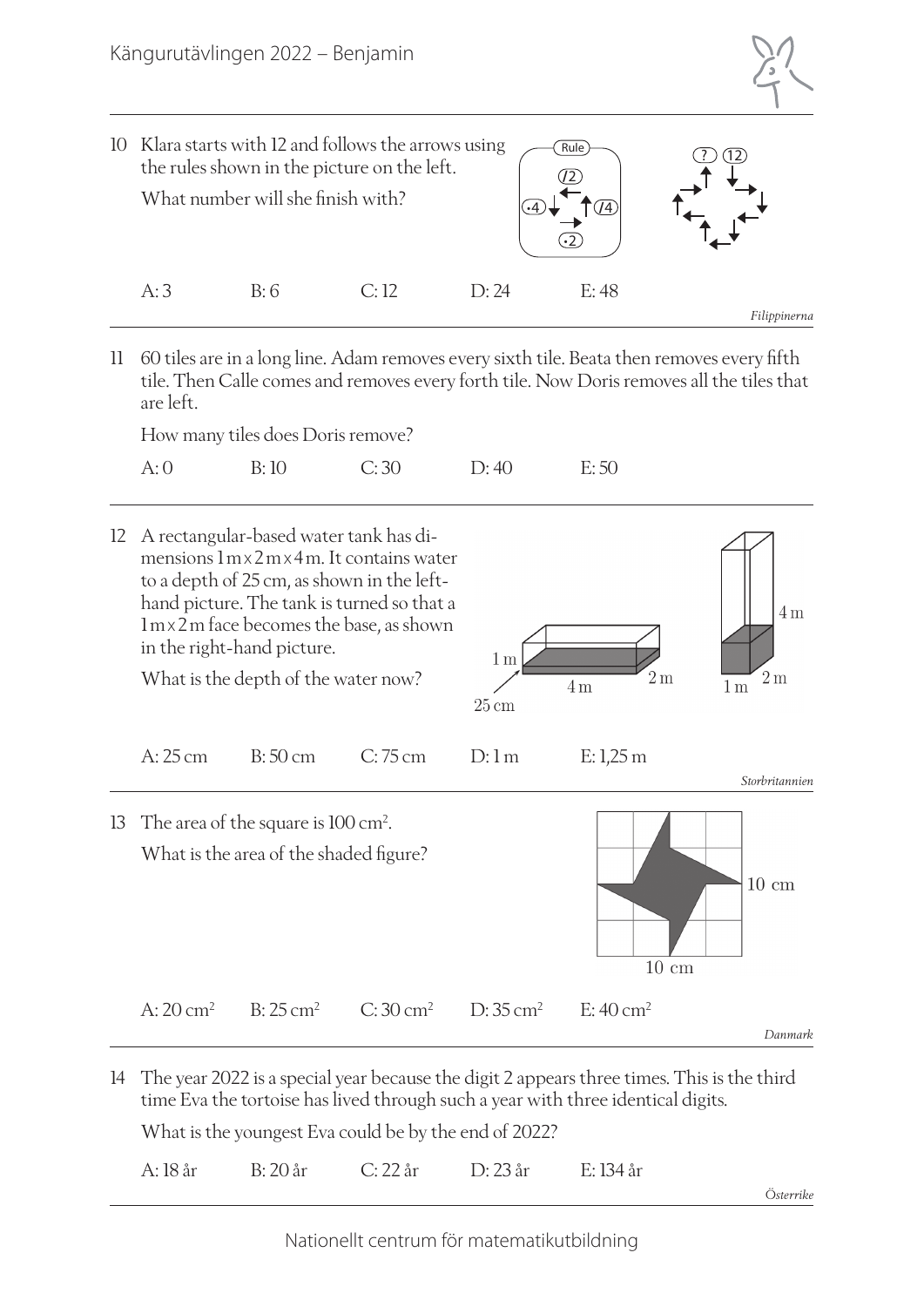

| 15                                                                                                                                                                                | Andrew wants to complete the picture so that each row, each column<br>and each set of four circles connected by line segments contains the four<br>$\mathbf{3}$<br>$\left( 2\right)$<br>$\left(1\right)$ |                              |                                                                                                                                                                          |                   |                                                                             |                                                      |
|-----------------------------------------------------------------------------------------------------------------------------------------------------------------------------------|----------------------------------------------------------------------------------------------------------------------------------------------------------------------------------------------------------|------------------------------|--------------------------------------------------------------------------------------------------------------------------------------------------------------------------|-------------------|-----------------------------------------------------------------------------|------------------------------------------------------|
| What number should he write in the circle containing the question mark?                                                                                                           |                                                                                                                                                                                                          |                              |                                                                                                                                                                          |                   |                                                                             |                                                      |
|                                                                                                                                                                                   | A:1                                                                                                                                                                                                      | B:2                          | C:3                                                                                                                                                                      | D:4               |                                                                             | E: It is not possible to say for sure.<br>Katalonien |
| 16                                                                                                                                                                                |                                                                                                                                                                                                          |                              | Lisa has 4 dogs. Each of the 4 dogs weighs an integer number of kg. No two of them<br>weigh the same. Their total weight is 60 kg. The second heaviest dog weighs 28 kg. |                   |                                                                             |                                                      |
|                                                                                                                                                                                   |                                                                                                                                                                                                          |                              | How heavy is the third heaviest dog?                                                                                                                                     |                   |                                                                             |                                                      |
|                                                                                                                                                                                   | $A:2$ kg                                                                                                                                                                                                 | B:3kg                        | C: 4kg                                                                                                                                                                   | D:5kg             | $E: 6$ kg                                                                   | Grekland                                             |
|                                                                                                                                                                                   | Five points problems                                                                                                                                                                                     |                              |                                                                                                                                                                          |                   |                                                                             |                                                      |
| Some glasses are stacked on top of each other. A stack of 8 glasses is 42 cm<br>17<br>high and a stack of 2 glasses is 18 cm high.<br>How high is a stack of 6 glasses?           |                                                                                                                                                                                                          |                              |                                                                                                                                                                          |                   |                                                                             |                                                      |
|                                                                                                                                                                                   | $A:22$ cm                                                                                                                                                                                                | B:24cm                       | $C:28$ cm                                                                                                                                                                | $D:34 \text{ cm}$ | E:40cm                                                                      | Norge                                                |
| Write a positive integer for each empty box. All boxes<br>18<br>should have different numbers and the sum of the numbers<br>in each column should be the number below the column. |                                                                                                                                                                                                          |                              |                                                                                                                                                                          |                   |                                                                             | ?                                                    |
|                                                                                                                                                                                   | top row?                                                                                                                                                                                                 |                              | What is the largest possible sum of the four numbers in the                                                                                                              |                   | 15                                                                          | 7<br>11<br>3                                         |
|                                                                                                                                                                                   | A: 18                                                                                                                                                                                                    | B:19                         | C:20                                                                                                                                                                     | D:21              | E: 22                                                                       | Hongkong                                             |
| 19                                                                                                                                                                                |                                                                                                                                                                                                          |                              | To unlock this lock, you get the following four hints.                                                                                                                   |                   |                                                                             |                                                      |
|                                                                                                                                                                                   |                                                                                                                                                                                                          |                              |                                                                                                                                                                          |                   |                                                                             |                                                      |
|                                                                                                                                                                                   | One of these num-<br>bers is the right<br>number in the right<br>place.                                                                                                                                  |                              | One of these num-<br>bers is the right<br>number but in the<br>wrong place.                                                                                              |                   | Two of these num-<br>bers are correct<br>numbers but in the<br>wrong place. | All these num-<br>bers are wrong.                    |
|                                                                                                                                                                                   |                                                                                                                                                                                                          | Which code unlocks the lock? |                                                                                                                                                                          |                   |                                                                             |                                                      |
|                                                                                                                                                                                   | A:042                                                                                                                                                                                                    | B:082                        | C:640                                                                                                                                                                    | D:604             | E:046                                                                       |                                                      |
|                                                                                                                                                                                   |                                                                                                                                                                                                          |                              |                                                                                                                                                                          |                   |                                                                             | <i>Iran</i>                                          |